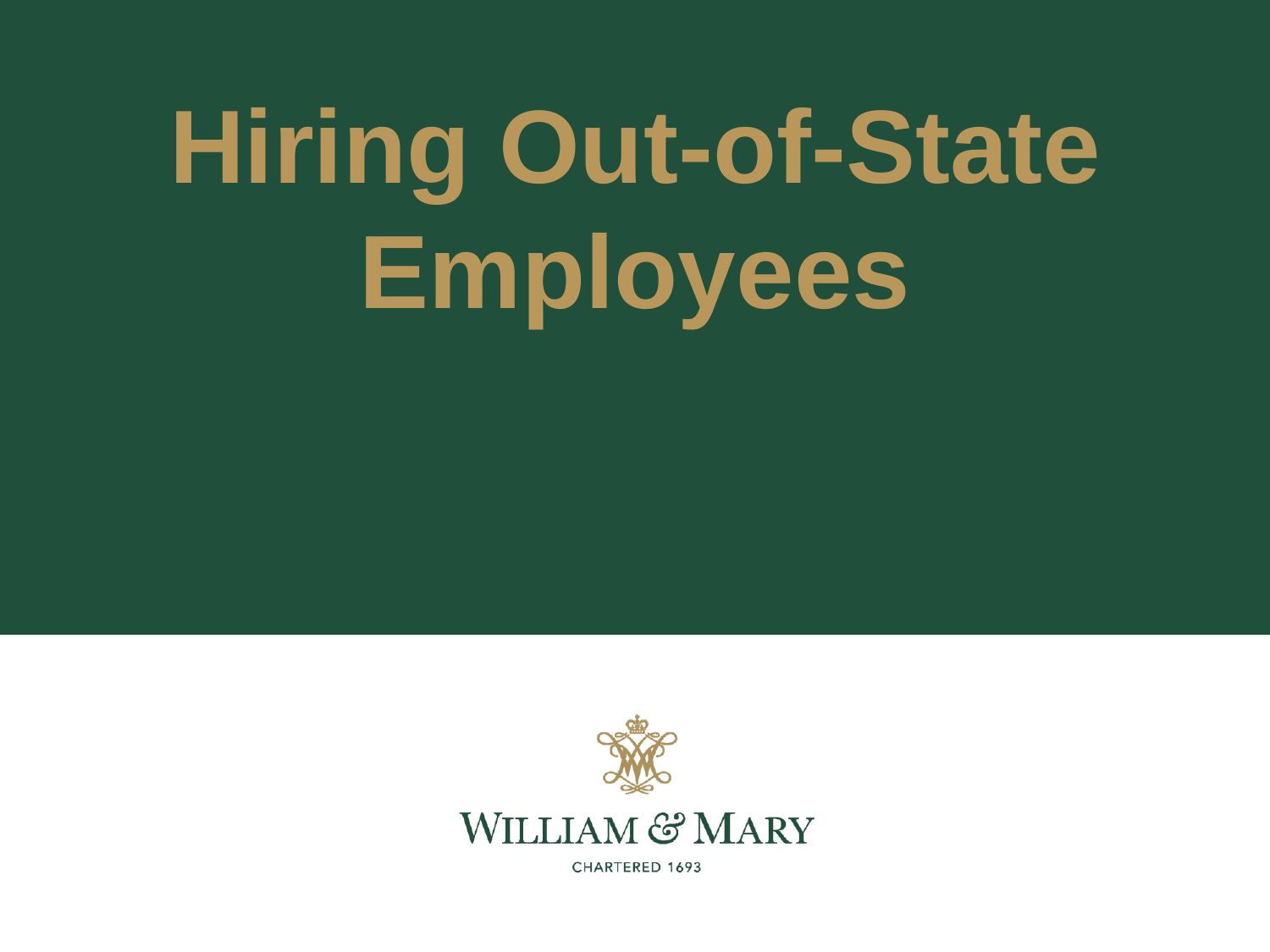# **Agenda**

- Policy
- Process
- Examples
- Questions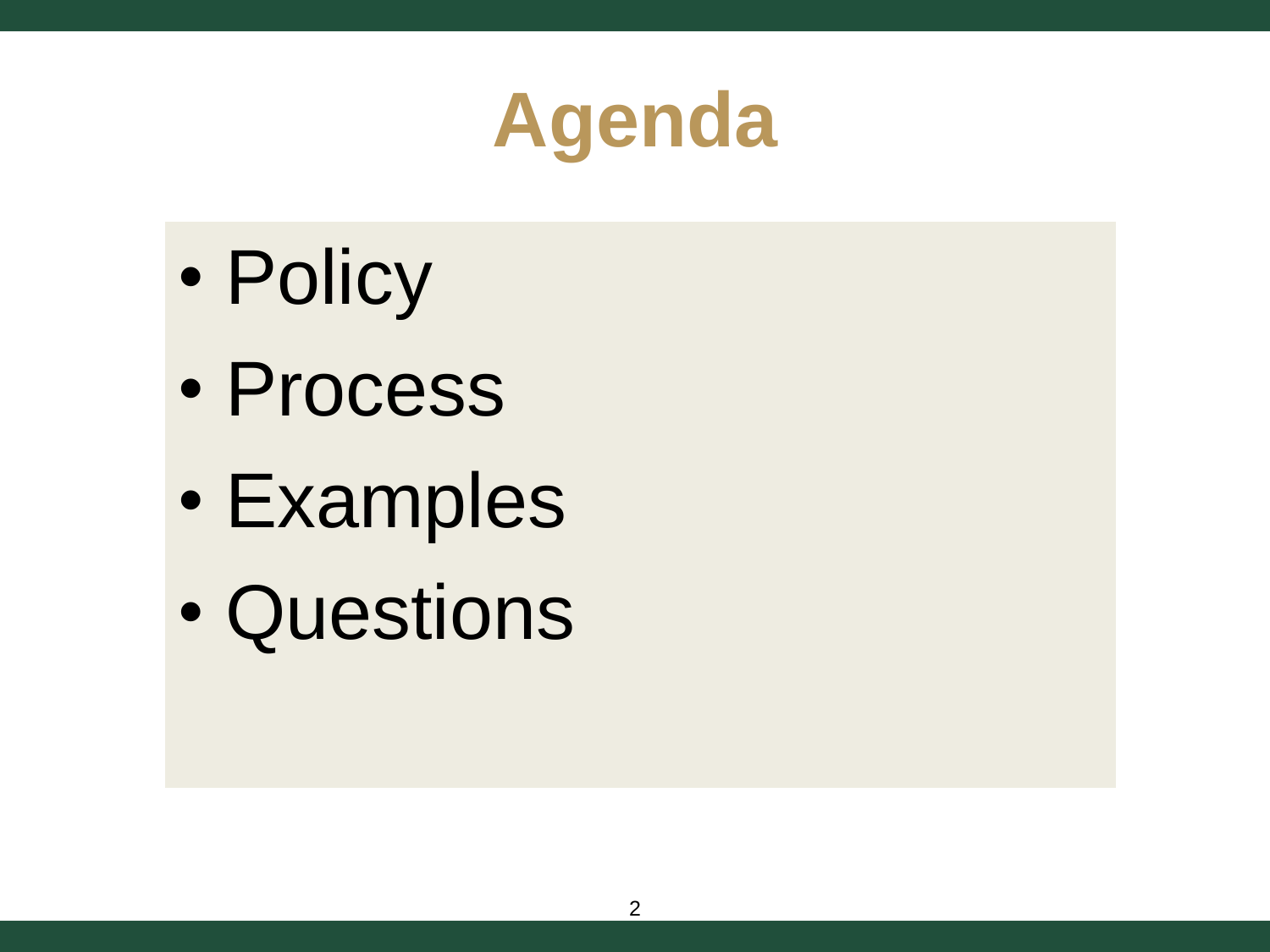# **Policy**

Out of State Employees Hiring Policy - effective 01/03/2017

- Departments deciding to hire/reassign employees to work, or telecommute out-of-state must seek **PRIOR** approval by following procedures outlined in policy
- ◆ No employee can be hired, begin employment, or telecommute outside of Virginia until this approval is received

**NOTE: A COPY OF THE POLICY CAN BE FOUND AT:** [http://www.wm.edu/offices/compliance/policies/out\\_of\\_state\\_employees/index.php](http://www.wm.edu/offices/compliance/policies/out_of_state_employees/index.php)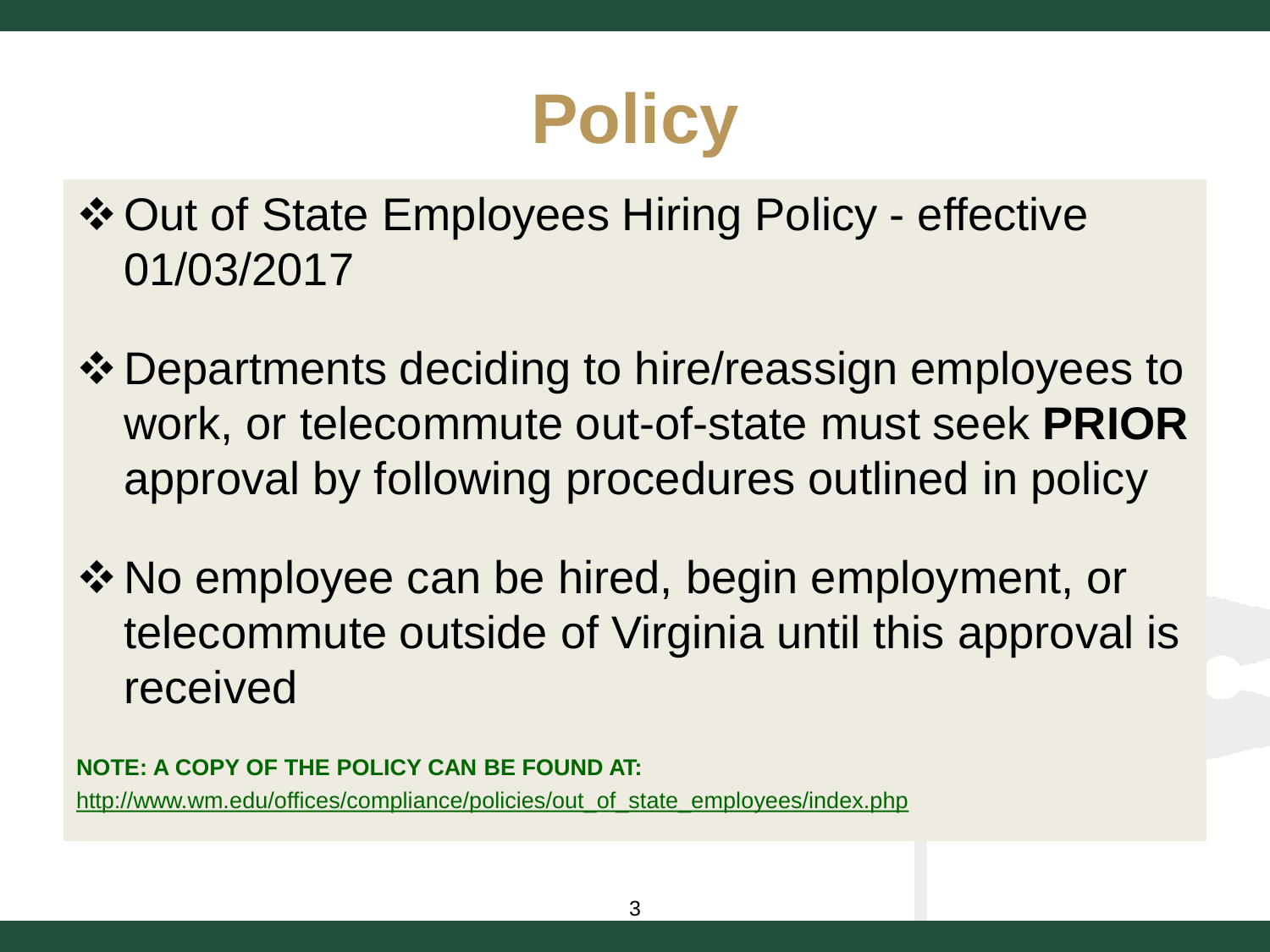# **Important Policy Requirements**

#### **Employees Working Outside of Virginia but within the US:** The Hiring Department should notify the university via email as soon as practical but no later than 60 days prior to the employee's intended job start date to ensure that payroll and benefits are established correctly for these employees.

#### **Current Employees Who Will Reside and Work Outside of the US in Another Country: The Hiring** Department must provide notification to the university at least 120 calendar days prior to the start date of employment.

**These deadlines are firm and necessary to insure that the university is compliant with the related laws and regulatory requirements of the other state or country**.

**Failure to notify the university within these timelines may result in financial or legal penalties to the university AND additional administrative fees may be charged to the Hiring Department.**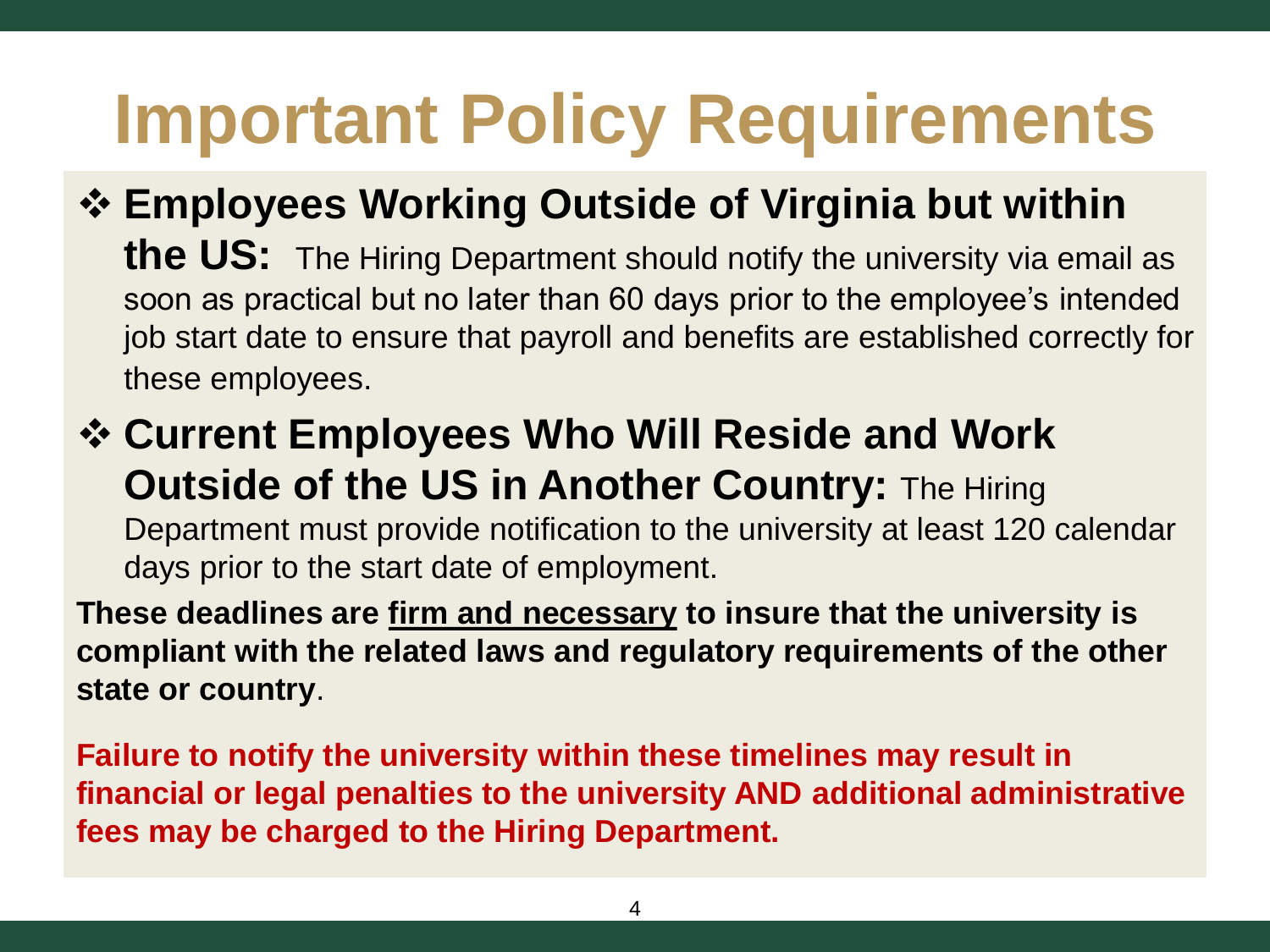### **Responsibilities**

As an agency, we are legally liable to identify, withhold, remit, and report taxes for employees who reside and/or work outside of the Commonwealth of Virginia.

The **Hiring Department**, **Human Resources** and **Financial Operations** teams all have specific responsibilities when it comes to the employment and compensation of these out-of-state employees.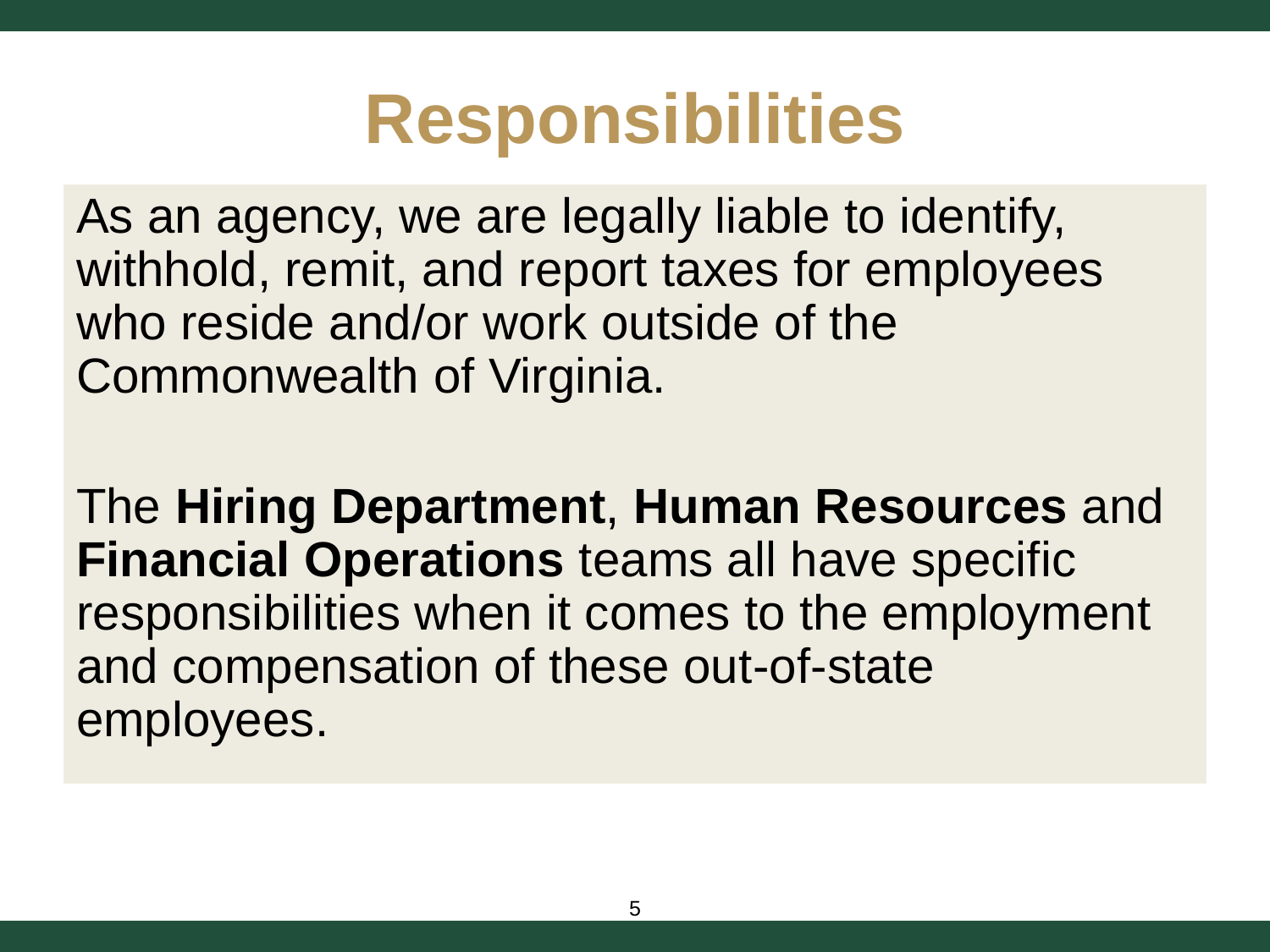### **Process Overview**

### HIRING DEPARTMENT (HD)

**1-** Identifies business need to hire an out-of-state employee

**2-** Submits an *Out-of-State Employee Approval Form* using a Tribe Response form at: <http://forms.wm.edu/33036>

**3-** Once approval is received, begin the hiring process

**4-** Submits a *Telecommuting Work Agreement* to Human Resources for approval by following the instructions at: <http://www.wm.edu/offices/hr/announcements/telecommutingforminbanner.php>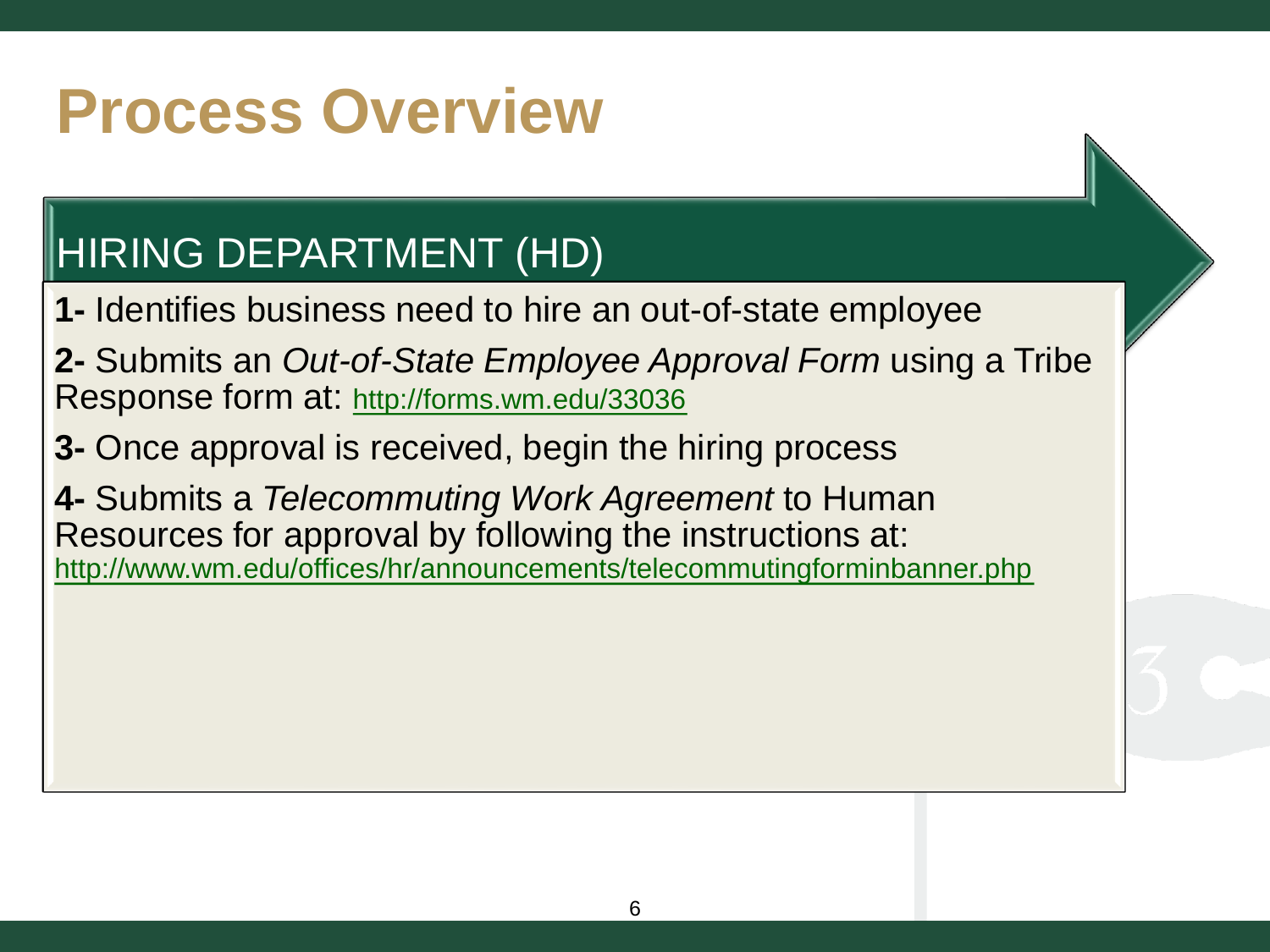### HUMAN RESOURCES (HR)

- **1-** Completes FINAL review of the *Out-of-State Employee Approval Form*
- **2-** Sends an approval or denial notification to Hiring Department
- **3-** Reviews and approves the *Telecommuting Work Agreement*
- **4-** Notifies other out-of-state employee teams of the hire using: [Employees-OutofState@list.wm.edu](mailto:Employees-OutofState@list.wm.edu)
- **5-** Updates employee HR address record in Banner to reflect outof-state status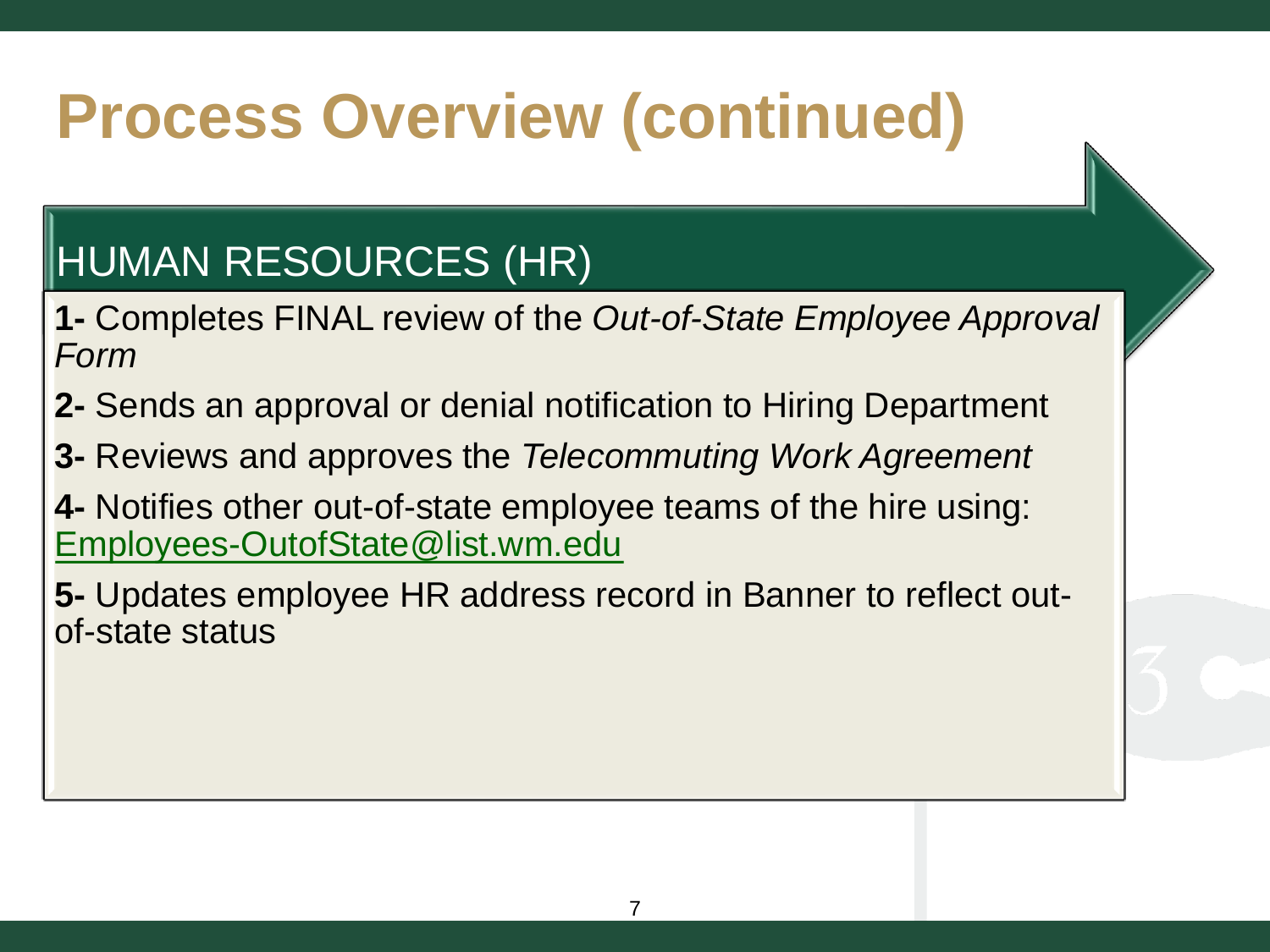### TAX COMPLIANCE (TC)

- **1-** Analyzes the employee's situation to determine if (s)he meet the definition of a "remote employee" using new state's regulations
- **2-** Reviews new state's registration requirements to determine if there are any concerns with the College registering
- **3-** Provides Human Resources with results from above
- **4-** Analyzes new state's compensation and benefits regulations for taxability and provides taxable/non-taxable income and deduction codes along with state tax tables to Financial Systems
- **5-** Provides all related employment tax forms to Payroll
- **6-** Registers the College in the new state and establishes all necessary tax accounts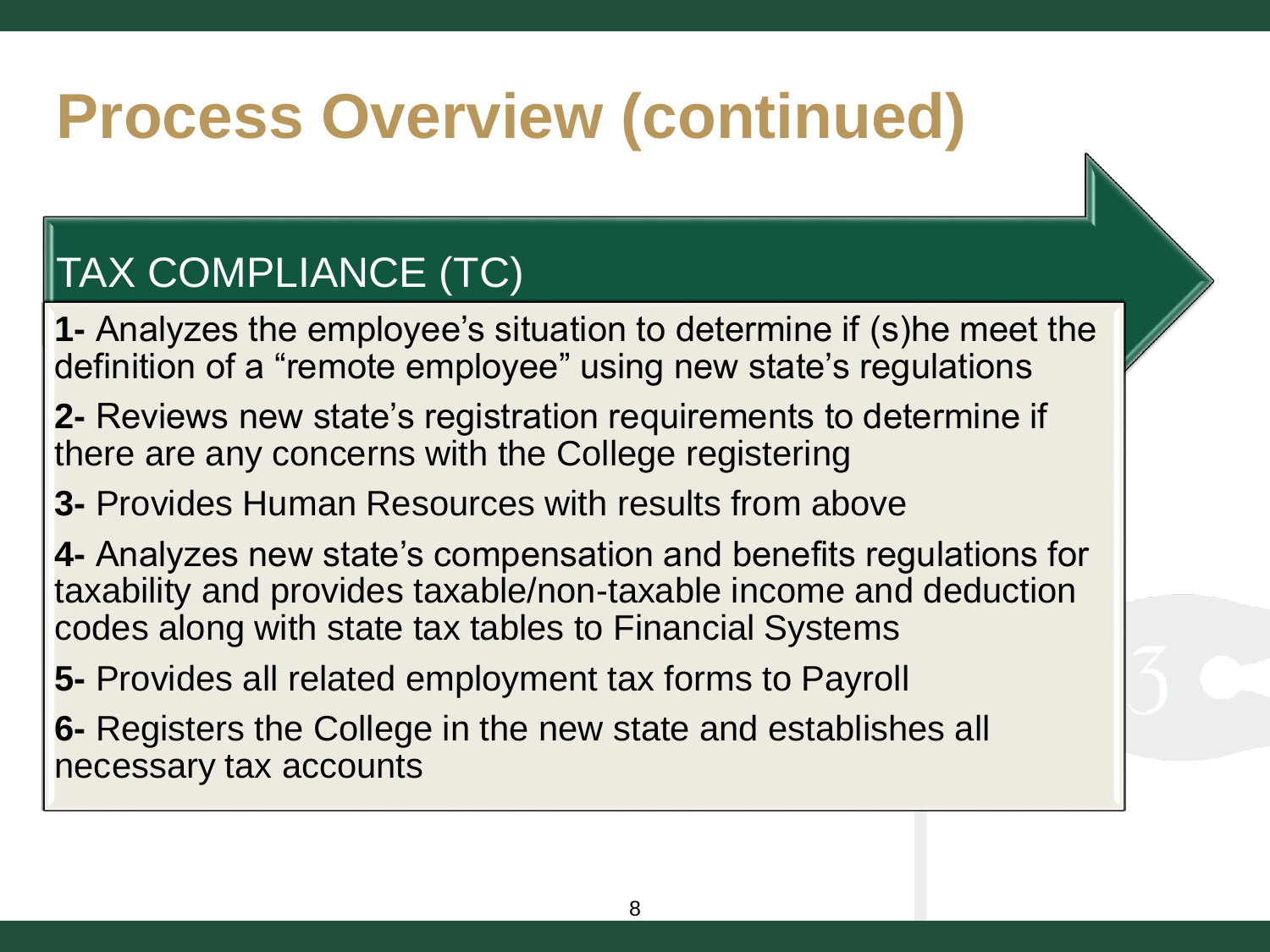### FINANCIAL SYSTEMS (FS)

- **1-** Works with Tax Compliance to ensure benefits/deductions and earnings tax exclusions and inclusions are properly identified
- **2-** Creates tax tables in Banner for the new state
- **3-** Creates deduction codes in Banner for the new state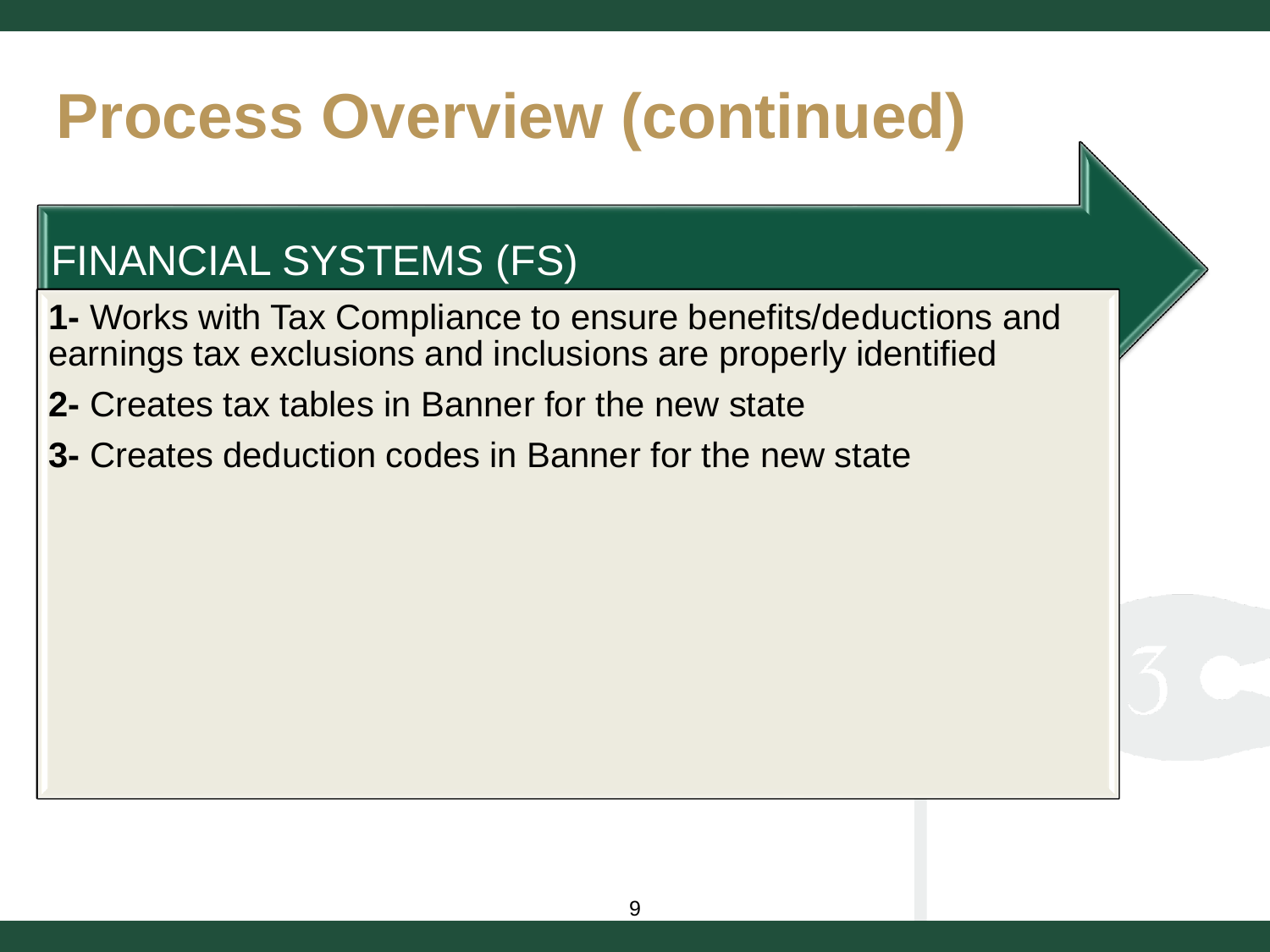### PAYROLL DEPARTMENT (PD)

- **1-** Works closely with Financial Systems to create new deductions codes, update tax tables, and other systems requirements for the new state
- **2-** Works closely with Tax Compliance to ensure the proper forms are provided to employees, required tax accounts are established, and all necessary reports/returns are filed
- **3-** Communicates directly with the prospective out-of-state employee to secure all required tax forms
- **4-** Creates withholding allowances in Banner based on the completed forms above
- **5-** Withholds, reports and remits tax withholdings and files all other reports with the new state, as required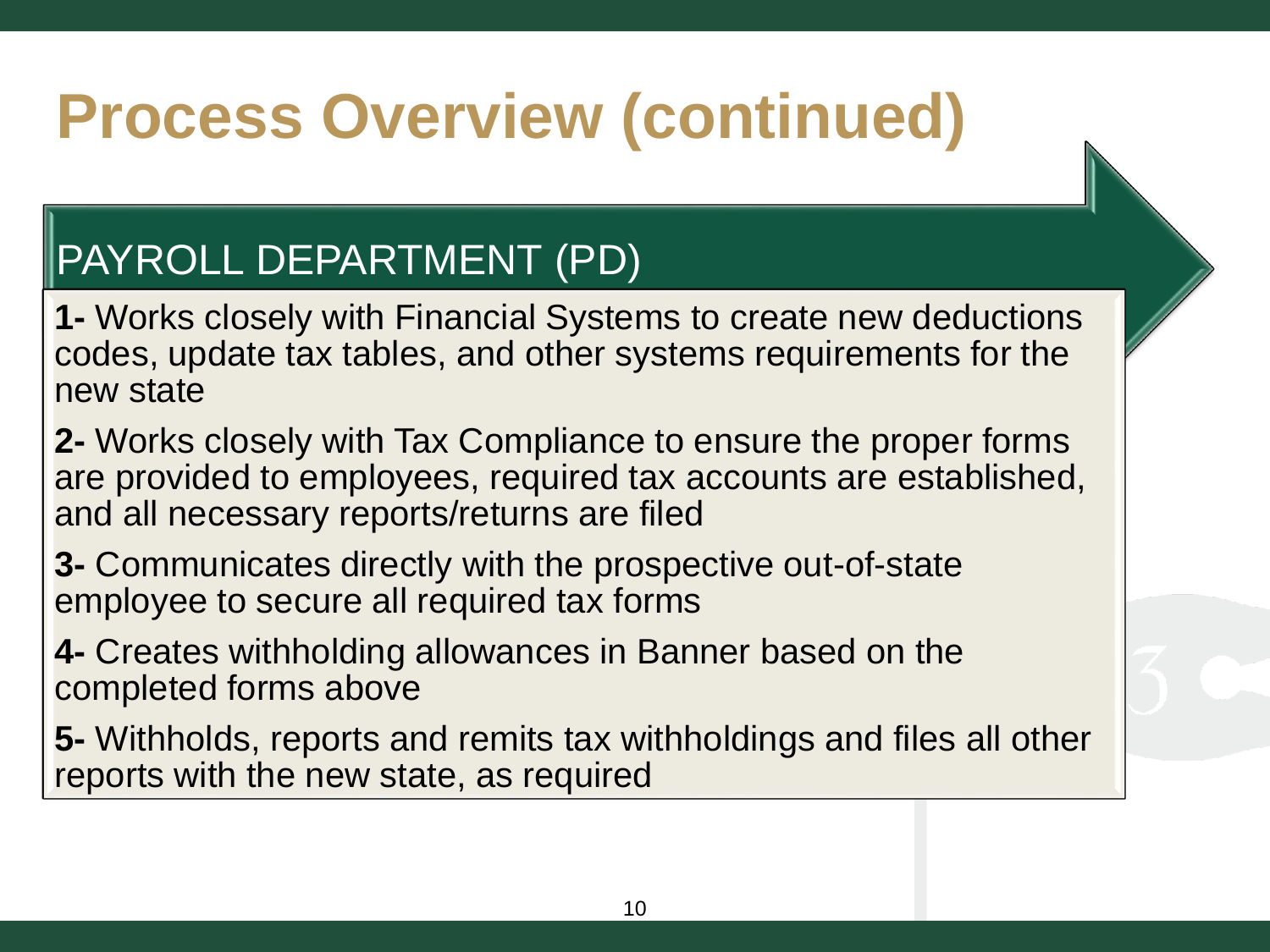### Out-of-State Employee Timeline



The above timeline puts the departmental duties noted on the previous 5 slides into the process sequence for evaluating and/or establishing an employee out-of-state. **EXAMPLE**: HD1 corresponds to Slide 7: "*1- Identifies business need to hire an out-of-state employee*"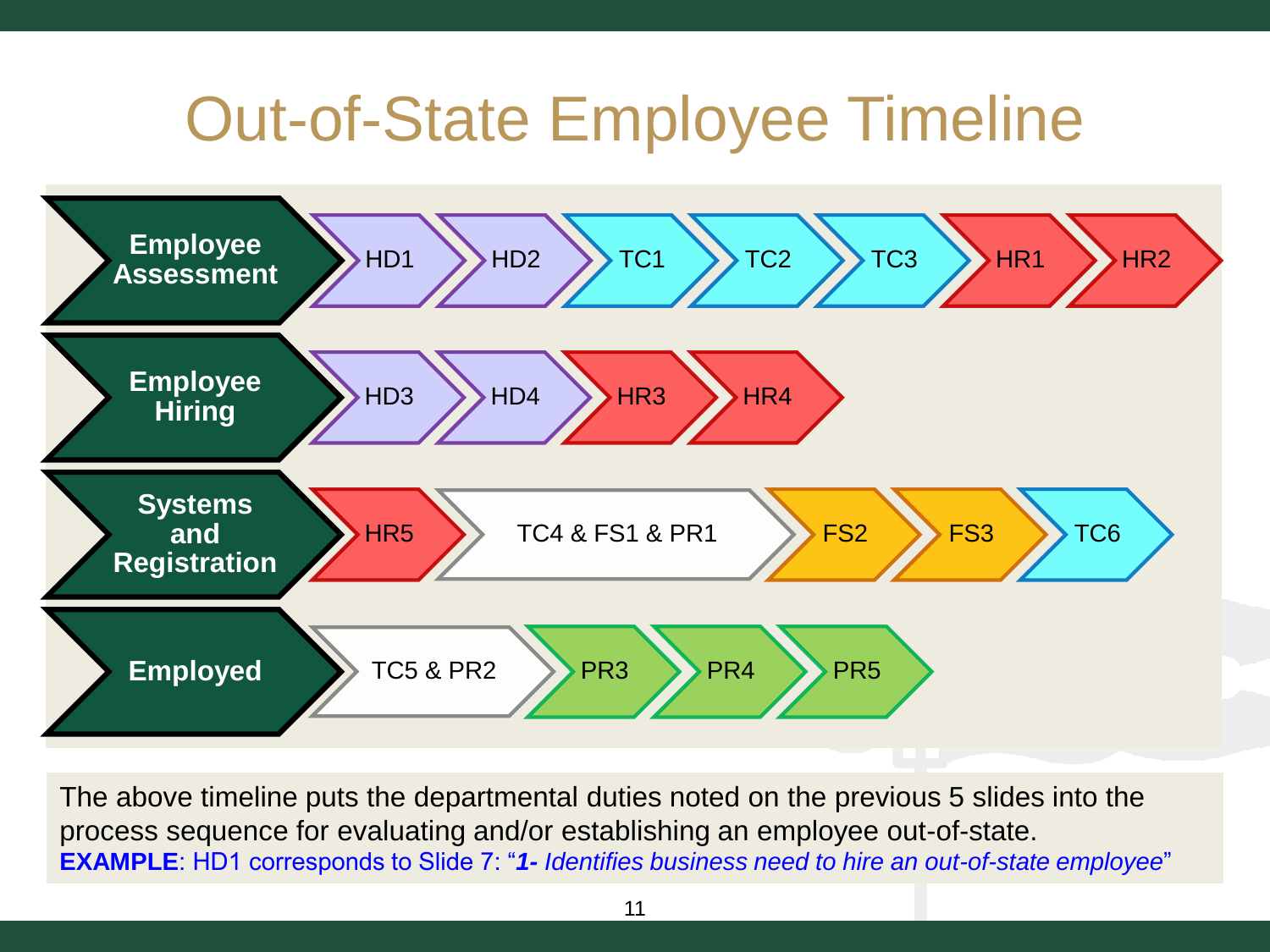### Challenges to the Process

- State registrations can be complex and lengthy, which could result in significant delays before an employee may begin working
- Compliance can be jeopardized by employees who are transitioned into a telecommuting position without the required approvals and/or notification to **ALL** of the Out-of-State Employee Teams
- Administrative costs to hire an employee in a new state or country can be cost prohibitive, as it may necessitate outside consultants to ensure compliance
- ❖ Failure by the employee to submit proper withholding forms may result in dual tax withholdings
- Failure by the Hiring Department to notify the university of an employee's employment situation could significantly impact the employee's tax filings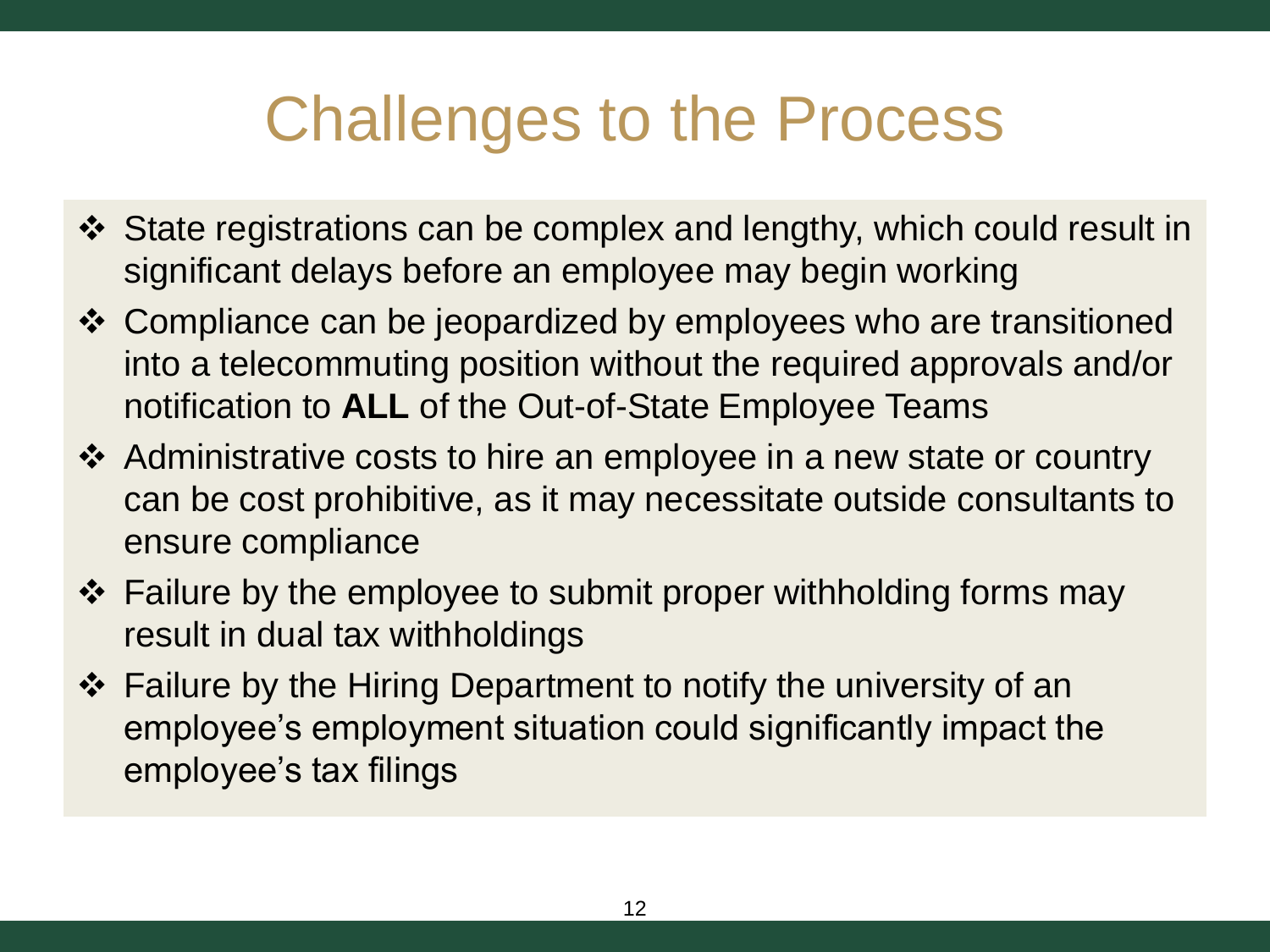### Reciprocity Agreement

A reciprocal agreement also called reciprocity, is an **agreement** between two states that allows residents of one state to request exemption from tax withholding in the other (**reciprocal**) state.

#### **VIRGINIA:**

- If you are a resident of Kentucky or the District of Columbia and **commute** on a daily basis to work in Virginia, then you're "EXEMPT" (not subject to) Virginia income tax withholding. You must file an *Employee's Virginia Income Tax Withholding Exemption Certificate* (Form VA-4) with your employer each calendar year you claim an exemption.
- $\triangleright$  If you are a resident of Maryland, Pennsylvania or West Virginia whose **ONLY** Virginia source income is from salaries and wages and such wages are subject to income taxation by your resident state, then you're "EXEMPT" (not subject to) Virginia income tax withholding. You must file an *Employee's Virginia Income Tax Withholding Exemption Certificate* (Form VA-4) with your employer each calendar year you claim an exemption.
- **ONLY** the above noted states have reciprocal agreements with Virginia. Residents of all other states are subject to Virginia income tax withholdings for all salaries and wages earned in Virginia.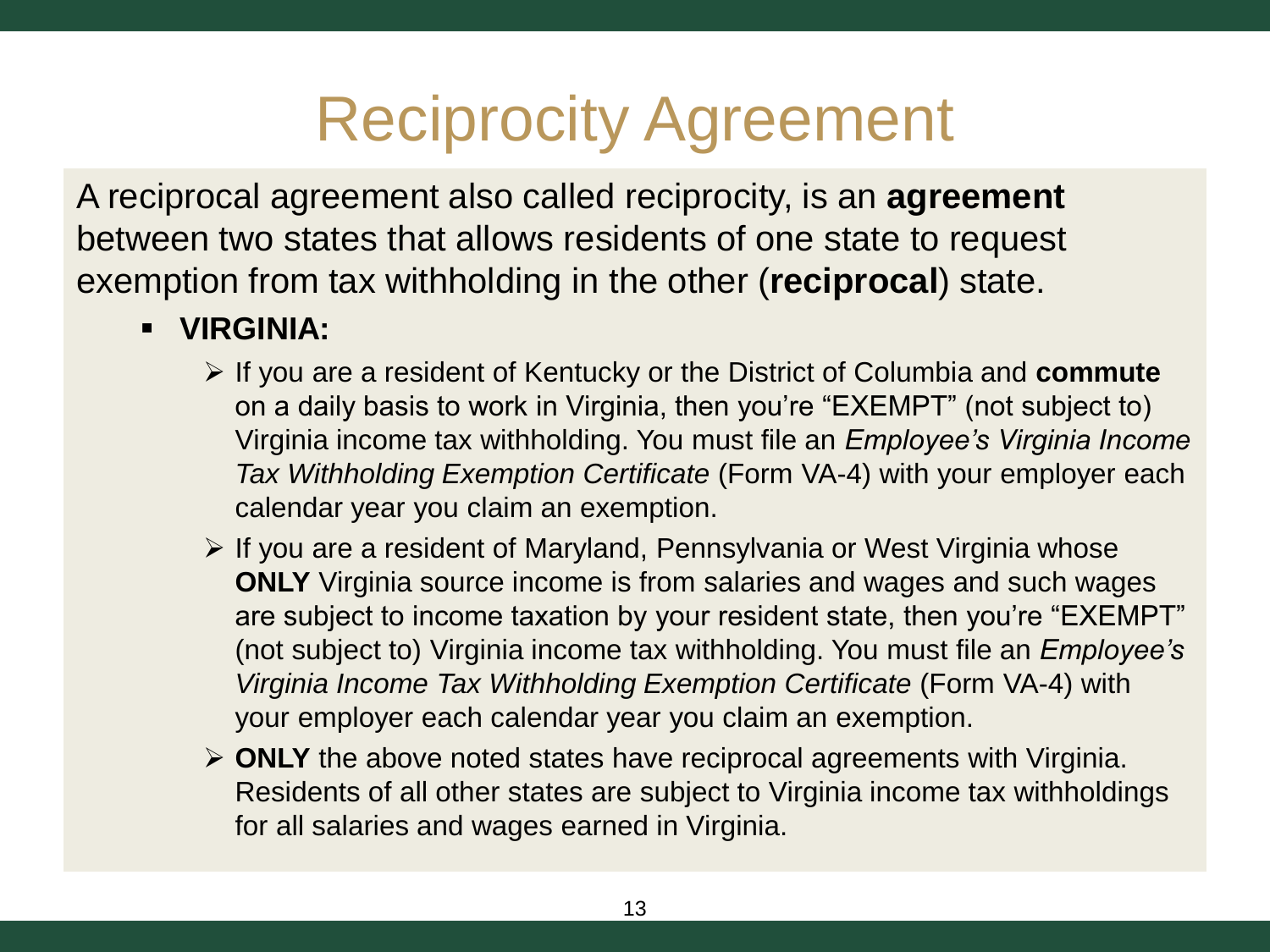# Reciprocity Agreement (continued)

A reciprocal agreement also called reciprocity, is an **agreement** between two states that allows residents of one state to request exemption from tax withholding in the other (**reciprocal**) state.

#### **EDISTRICT OF COLUMBIA:**

 If you are **NOT** a resident of the District of Columbia, you must file a *Certificate of Non-residence in DC* (Form D-4A) with your employer to establish that you are not subject to the District of Columbia income tax withholding. You qualify as a nonresident if your permanent residence is outside DC during all of the tax year **AND** you do not reside in the District of Columbia for 183 days or more in the tax year or you are a service member's spouse.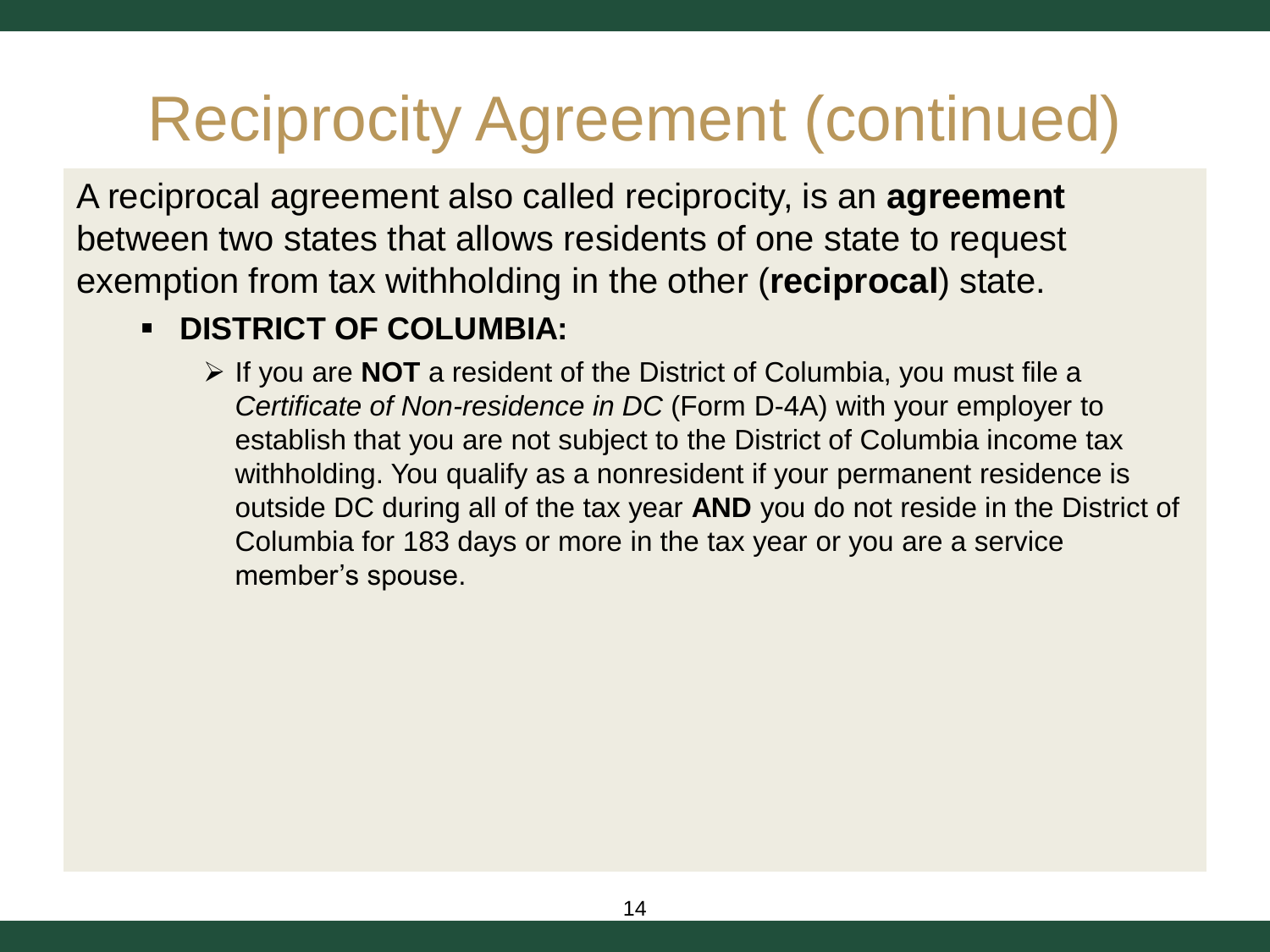# The College is Currently Registered in the Following States:

### • **William and Mary (21)**

| <b>Massachusetts</b> | Ohio             |
|----------------------|------------------|
| Michigan             | Pennsylvania     |
| <b>Nebraska</b>      | <b>Tennessee</b> |
| <b>Nevada</b>        | <b>Texas</b>     |
| <b>New Hampshire</b> | Virginia         |
| <b>New Jersey</b>    | Washington       |
| <b>New York</b>      | <b>Wisconsin</b> |
|                      |                  |

#### • **Virginia Institute of Marine Science (5)**

California Delaware Maryland **Pennsylvania** Virginia

**NOTE:** Indiana has been evaluated as a state with registration difficulties for the College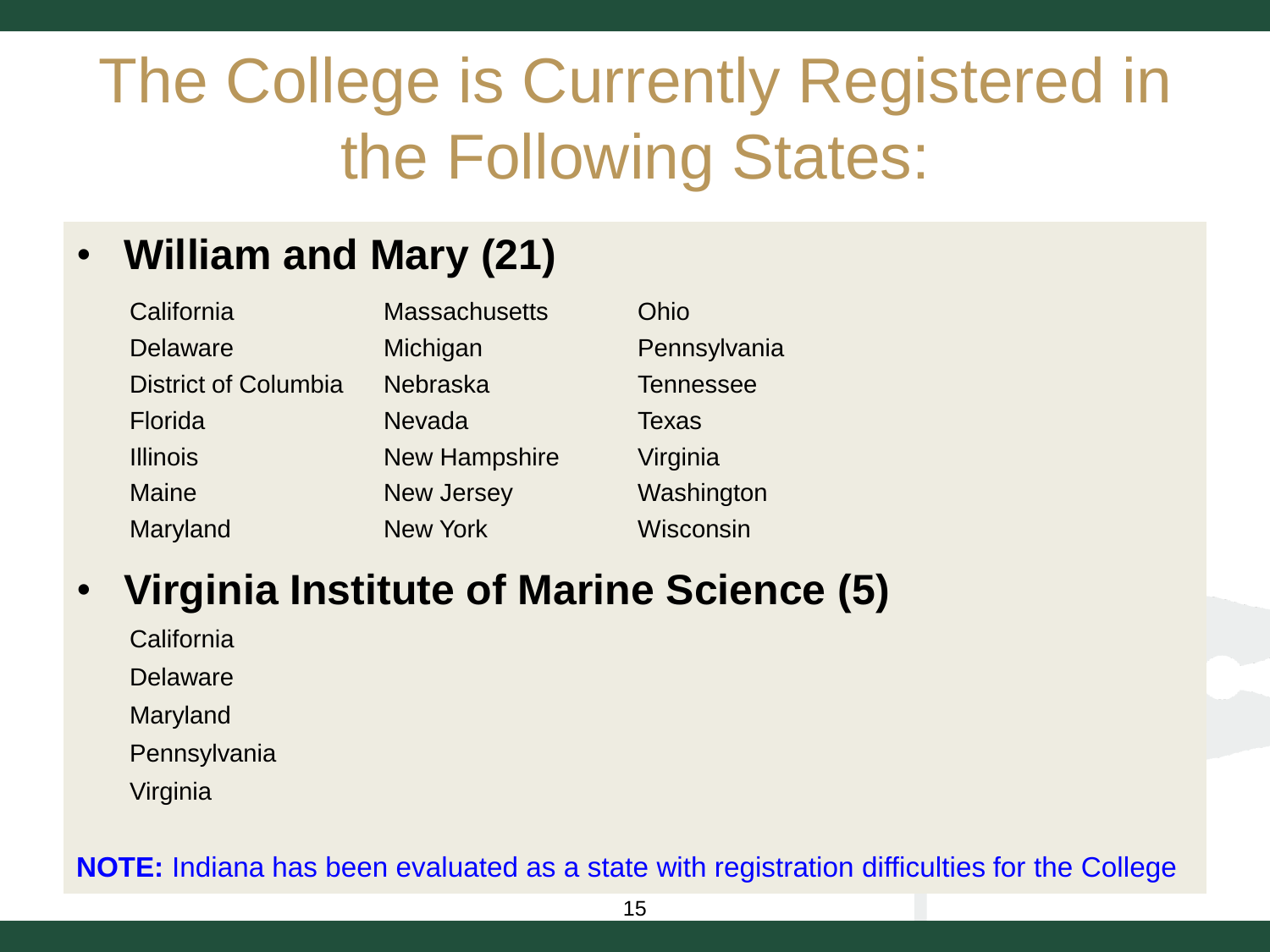### Examples

| <b>CURRENT SCENARIOS</b>                                                                                                               | <b>RESIDENT</b><br><b>STATE</b> | <b>WORK</b><br><b>STATE</b> | <b>WITHHOLDING</b><br><b>STATE</b>     |
|----------------------------------------------------------------------------------------------------------------------------------------|---------------------------------|-----------------------------|----------------------------------------|
| 1- Employee is a resident of MD who lives in MD and commutes to<br>work at the MAIN campus or VIMS campus                              | <b>MD</b>                       | <b>VA</b>                   | MD or VA<br>(reciprocal agreement)     |
| 2- Employee is a resident of DC who lives temporarily in VA and<br>works at the MAIN campus or VIMS campus                             | <b>DC</b>                       | <b>VA</b>                   | <b>VA</b>                              |
| 3- Employee is a resident of DC who lives in DC and commutes to<br>work at the MAIN campus or VIMS campus                              | <b>DC</b>                       | <b>VA</b>                   | DC or VA<br>(reciprocal agreement)     |
| 4- Employee is a resident of VA who lives in DC for 200 days and<br>works at the DC location/office                                    | <b>VA</b>                       | <b>DC</b>                   | <b>DC</b><br>(reciprocal agreement)    |
| 5- Employee is a resident of VA who lives in VA and commutes to<br>work at the DC location/office                                      | <b>VA</b>                       | <b>DC</b>                   | <b>VA</b><br>(reciprocal agreement)    |
| 6- Faculty is a resident of VA, who temporarily lives in MI performing<br>research for their personal benefit while on paid sabbatical | <b>VA</b>                       | MI                          | <b>VA</b>                              |
| 7- Employee is a resident of SC who commutes to work at the MAIN<br>campus or VIMS campus                                              | <b>SC</b>                       | <b>VA</b>                   | <b>VA</b><br>(NO reciprocal agreement) |
| 8- Faculty lives in MI and teaches online classes from home                                                                            | MI                              | MI                          | MI                                     |
| 9- Data Analyst lives in NE and performs all job duties from home                                                                      | <b>NE</b>                       | <b>NE</b>                   | <b>NE</b>                              |
| 10- Research Scientist lives in WA and performs all job duties from a<br>personal office near their home                               | <b>WA</b>                       | <b>WA</b>                   | N/A<br>(State doesn't have Income Tax) |
| 11- Faculty adjunct lives in NH and grades papers, tests, etc. from<br>home                                                            | <b>NH</b>                       | <b>NH</b>                   | N/A<br>(State doesn't have Income Tax) |
| 12- Graduate Student lives in CA and receives semi-monthly<br>stipends to perform tasks at the University of California                | CA                              | CA                          | CA                                     |